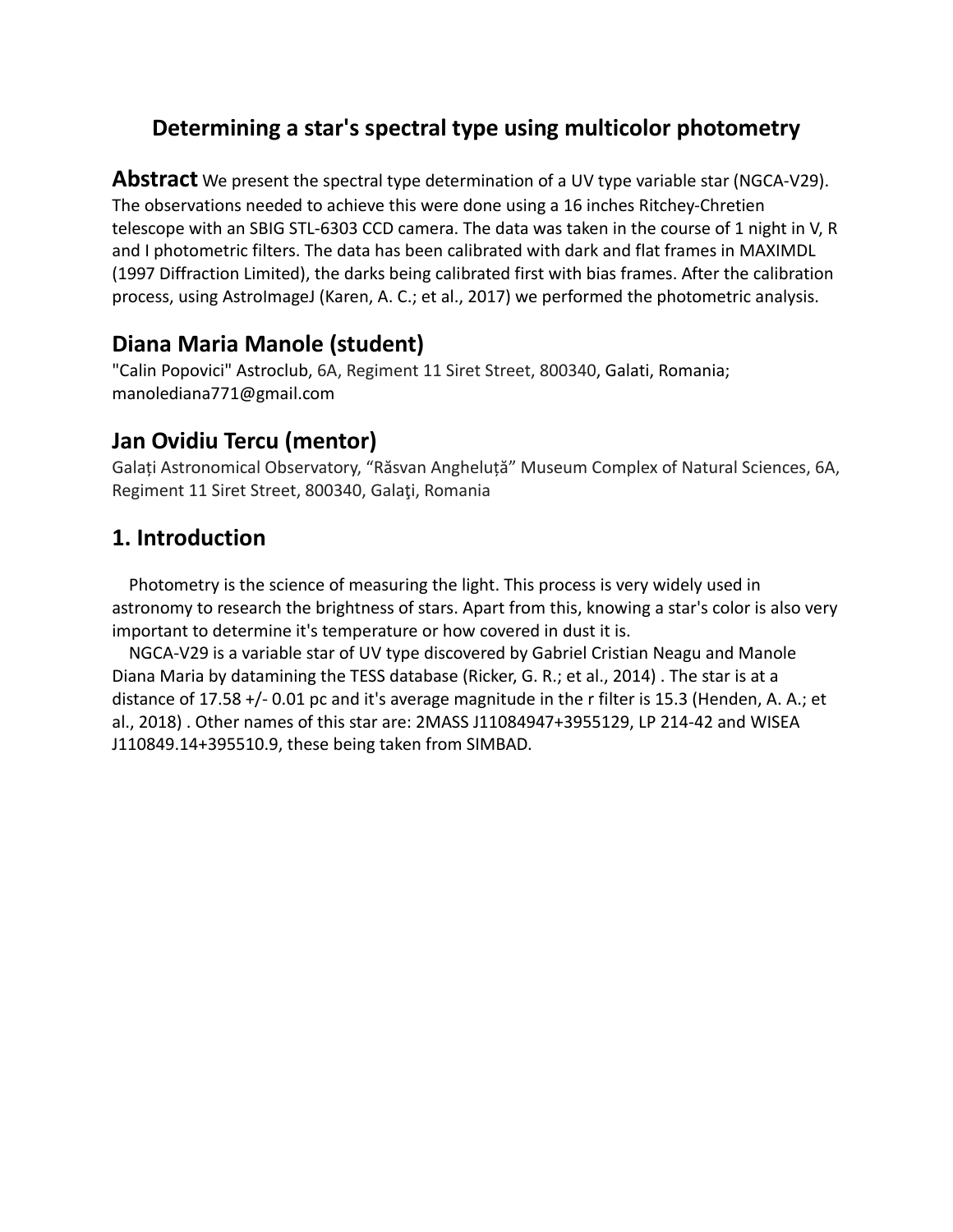| <b>Latest Details</b>                              |                                                                   |                             |  |
|----------------------------------------------------|-------------------------------------------------------------------|-----------------------------|--|
| Log in to retrieve additional aliases from SIMBAD. |                                                                   |                             |  |
| <b>Name</b>                                        | <b>V NGCA-V29</b>                                                 |                             |  |
| AAVSO UID                                          | 000-BNP-466 (No observations)                                     |                             |  |
| Constellation                                      | <b>Ursa Major</b>                                                 | >> Sequence                 |  |
| J2000.0                                            | 11 08 49 44 + 39 55 12.7 (167.20600 + 39.92019)                   | >> Search nearby            |  |
| B1950.0                                            | 11 06 02 94 +40 11 28 7                                           |                             |  |
| Galactic coord.                                    | 175.312 +65.217                                                   |                             |  |
| Other names<br>(Internal only)                     | 2MASS J11084947+3955129<br>IP 214-42<br>WISEA J110849 14+395510 9 | USNO-B1.0 1299-00217328     |  |
|                                                    |                                                                   | (Not logged in) >> Add name |  |
| Variability type                                   | <b>UV</b>                                                         | Ω                           |  |
| Spectral type                                      | M4.5Ve                                                            |                             |  |
| Mag. range                                         | 15.3 r (0.09)TESS                                                 | Ω                           |  |
| <b>Discoverer</b>                                  | Gabriel Cristian Neagu, Diana Maria Manole                        |                             |  |
| Epoch                                              | $\overline{\phantom{a}}$                                          |                             |  |
| Outburst                                           | $\sim$                                                            |                             |  |
| Period                                             | $\sim$                                                            |                             |  |
| Rise/eclipse dur.                                  | ÷                                                                 |                             |  |

Figure 1. The star's entry in the Variable Star Index (VSX)<br>phot for NGCA-V29





#### **1.1 Photometric systems**

 A photometric system is, in astronomy, a set of optical filters with a known sensitivity to incoming light. Depending on what photometric system is used, a set of standard stars is provided for calibration. Those filters are characterized by the widths of their passbands: -broadband (wider than 30nm) -intermediate (10-30nm) -narrowband (>10nm)

For this study we used the BVRI system, more specificaly V, R and I filters. The V filter is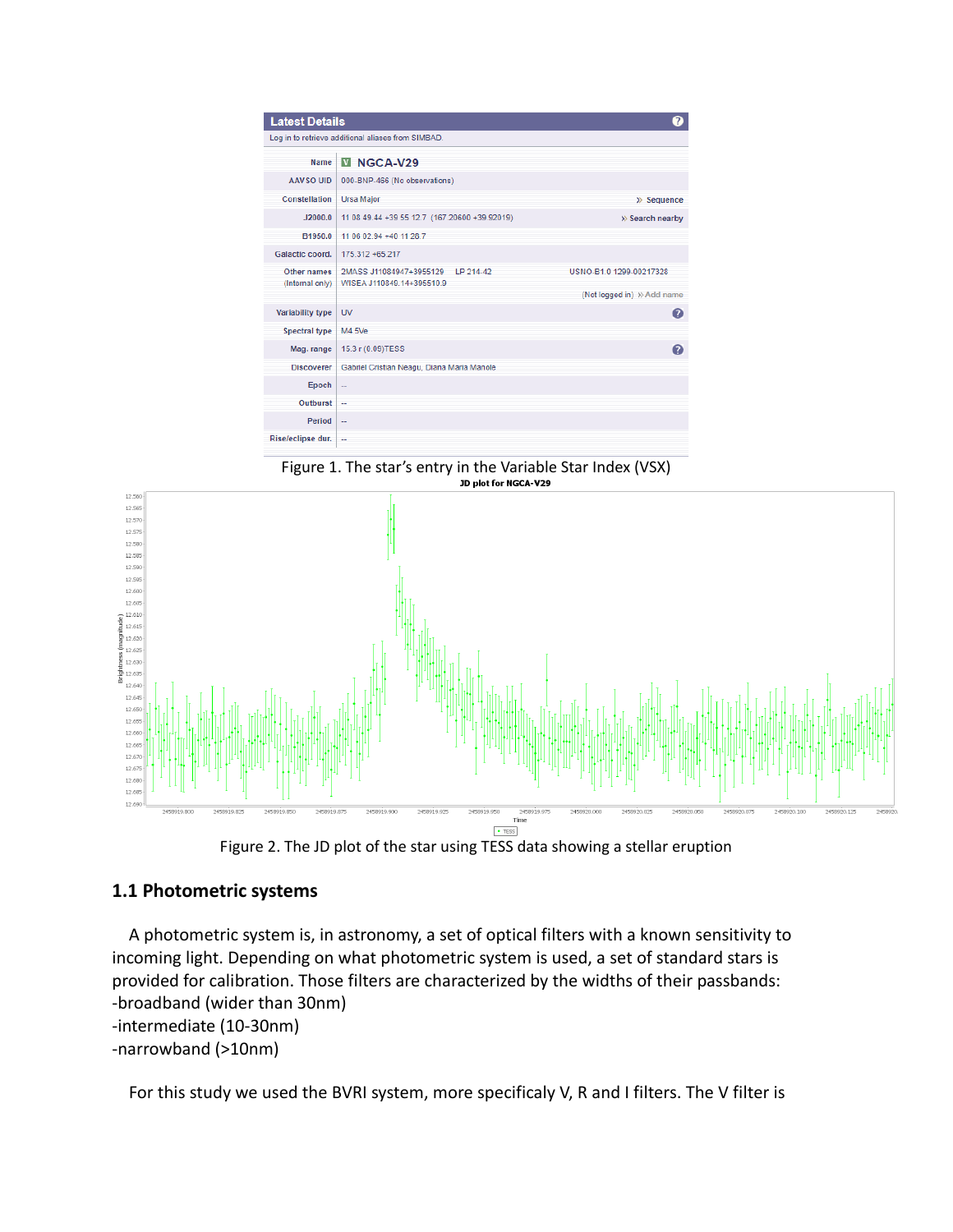centered on 551nm and the R filter is centered on 658nm. Those filters are in the category of Visible light filters, while the I filter, centered on 806nm is a near infrared filter.

#### **1.2 CCD photometry**

 There are more types of photometry available to use for astronomers. In this study, we used differential photometry. Other types are:

- -absolute photometry
- -relative photometry
- -surface photometry

 While the first three are usualy used for stars, surface photometry is mostly used to analyse galaxies and nebulae.

Depending on the goal of a study, photometry can be performed in ultraviolet, visible and infrared wavelengths of the electromagnetic spectrum.

 The CCD camera, SBIG STL-6303E used by us, has the KAF-6303E/LE sensor with a total of 6.3 million pixels. The array consists of 3072 x 2048 pixels, each pixel measuring 9 microns. Full well capacity is 100000 e-, and the Dark Current e-/p/s at 0 degrees Celsius is 0.3e-, while the read noise is 13.5e- RMS.

 An image downloads in an average of 15 second and the peak QE is 68%. The CCD camera has an internal mechanical shutter for dark frames plus an electronic shutter for short exposures. Power requirements: 10 – 18VDC, 12VDC nominal, Universal 110 - 220VAC to 12VDC desktop supply provided (extension cord and 12VDC field power cord are optional).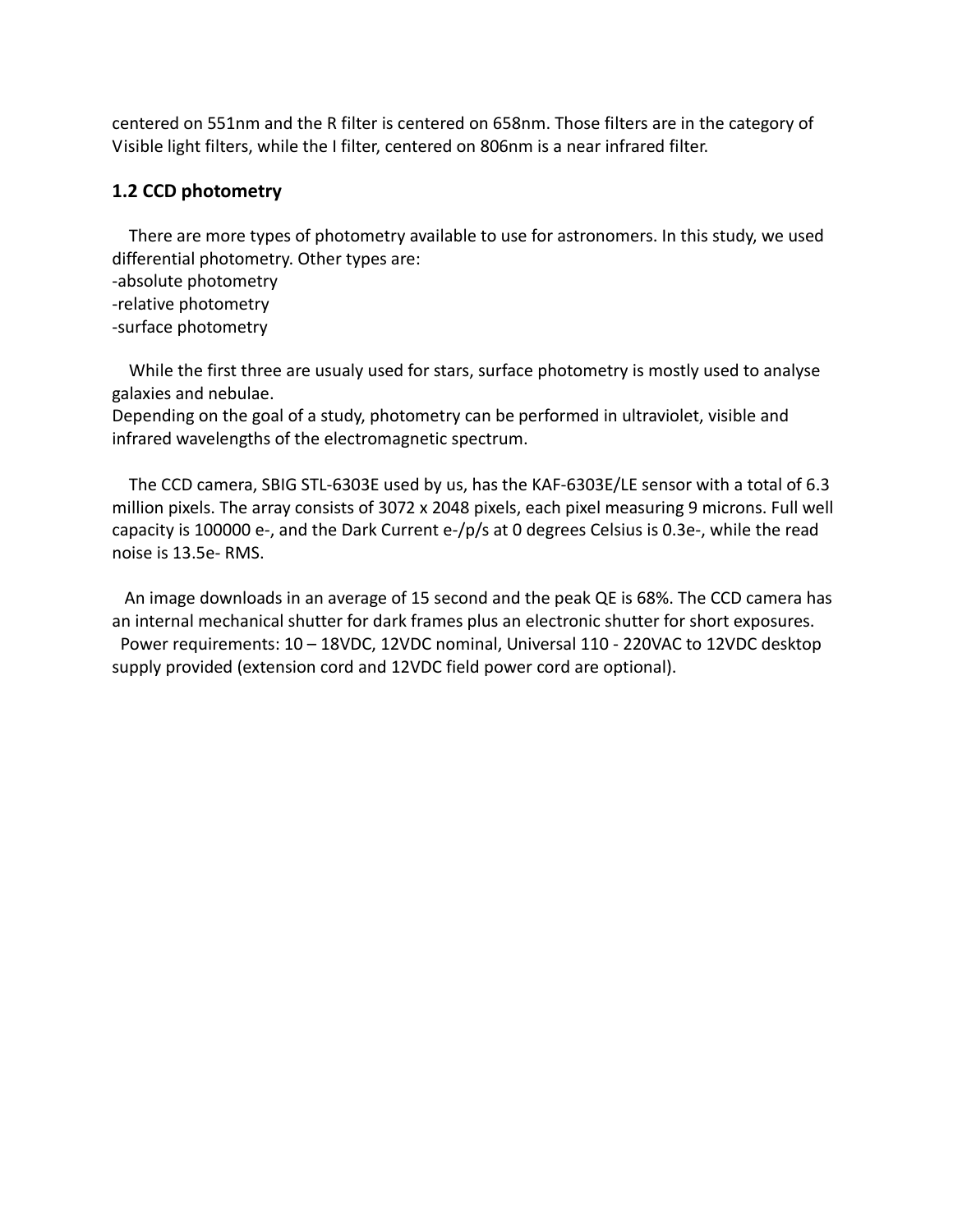

 As seen in this plot, stars have diferent brightness in diferent filters. Depending on the diference between the magnitude in one filter and the magnitude in another, it is possible to determine it's color.

### **2. Methodology of data acquisition**

 We performed multicolor photometry on the target star, NGCA-V29 using the 0.4m Ritchey Chretien telescope at the Galati Astronomical Observatory. We took 3 images per filter using V, R and I photometric filters. For each image we used 60 seconds exposures. The data was calibrated dark and flat field corrected before the reduction. We stacked the images în the coresponding filters using median stacking method using MAXIMDL.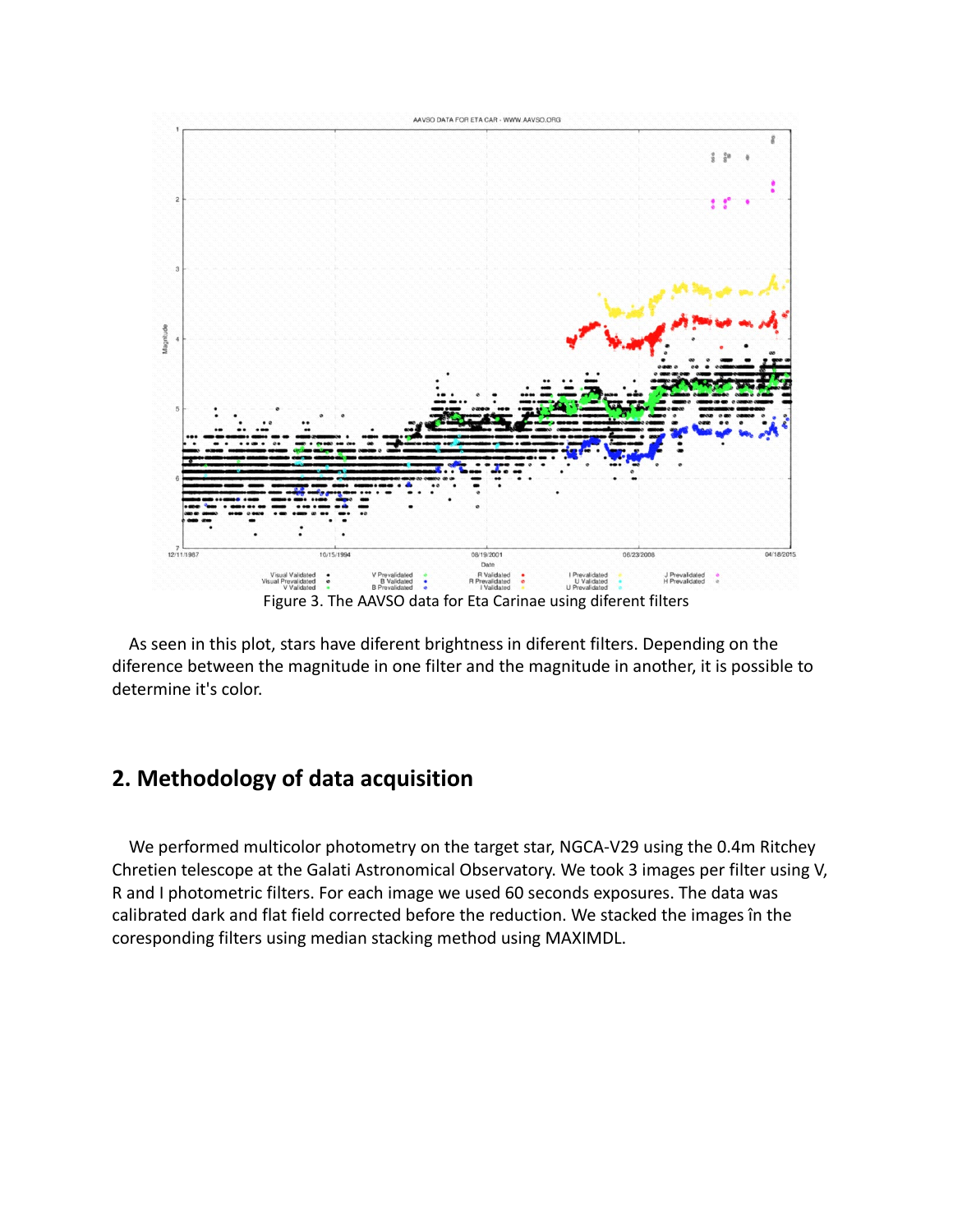## **3. Data reduction**

The photometric analysis was performed in AstroImageJ using the following comparation stars:

| Name                    | Mag(V)            | Mag(R)                      | Mag (I)               |
|-------------------------|-------------------|-----------------------------|-----------------------|
| 2MASS J11085525+3955016 | $ 13.74 $ (APASS) | $ 13.3 $ (USNO-A2.0)        | $ 13.66 $ (USNO-B1.0) |
| 2MASS J11091976+3957352 | 13.76 (APASS)     | $ 13.4 \rangle$ (USNO-A2.0) | $ 13.59 $ (USNO-B1.0) |
| 2MASS J11082537+4000492 | $ 13.53 $ (APASS) | $ 13.1 \, (USNO-A2.0)$      | $ 13.62 $ (USNO-B1.0) |

*Table 1. The comparation stars used for the diferential photometry*

After the reduction we got the following results:

| Name |                                                                                 | IV-R | $N-I$ | $R-I$ |
|------|---------------------------------------------------------------------------------|------|-------|-------|
|      | $NGCA-V29$ $ 16.01 + (-0.03)14.63 + (-0.02)13.16 + (-0.02)1.38$ $ 2.85$ $ 1.47$ |      |       |       |

*Table 2. The reduced data*

## **4. Spectral type determination**

 Using the charts available at https://www.stsci.edu/~inr/intrins.html, we matched our color indexes with the spectral types. Both the V-R and V-I colors indicate a M4.5 spectral type star. Knowing this, we can now determine if it's a giant, a supergiant or a main sequence star.

#### **4.2 Distance calculation**

 Stellar parallax is the seeming shift of a star's location against the background objects. To calculate the distance, we used the parallax method, where:

$$
D = 1/P
$$

D= distance în pc P= parallax în arcsec

| Parallax (mas) | Error (mas) |  |  |
|----------------|-------------|--|--|
| 56.87          | 0.29        |  |  |

*Table 3. The Gaia data needed for the distance calculation*

From this data it results that the distance to the star is 17.58 +/- 0.01 pc

#### **4.3 Absolute magnitude calculation**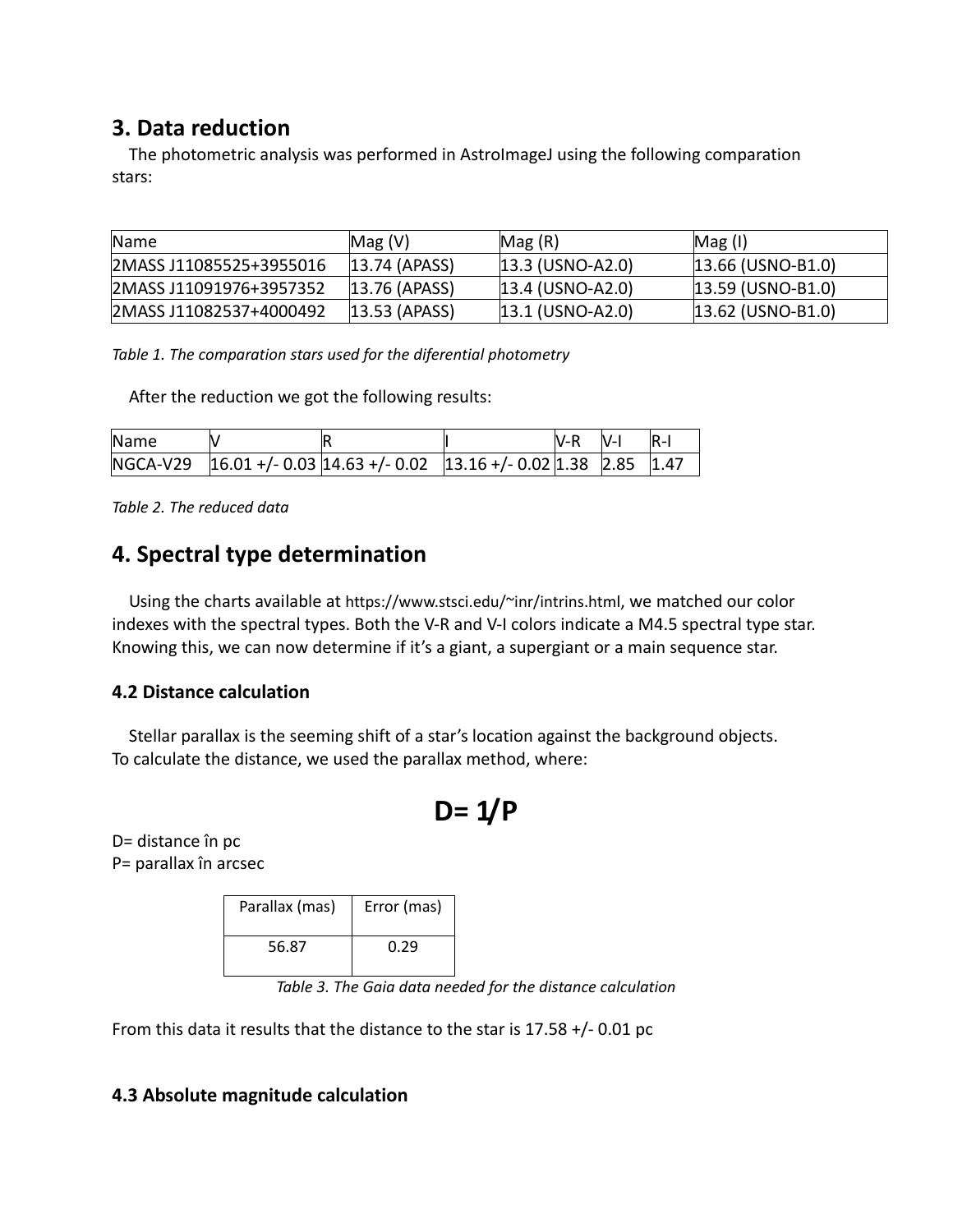The formula to calculate a star's absolute magnitude is:

 $m = M - 5 + 5 * log(distance)$ ,

where: m= apparent magnitude M= absolute magnitude

from this, the absolute magnitude is equal to 7.05

The Hertzsprung-Russell diagram is a dispersion diagram of stars presenting the relationship between the stellar abolute magnitude against their spectral types or temperatures. The creation în 1911, by Ejnar Hertzsprung and Henry Russell, în 1933 was a huge step în understanding how stars evolve.



Fig. 2 The Hertzsprung-Russell diagram

Using this scatter plot, we conclude that the star is located on the main sequence.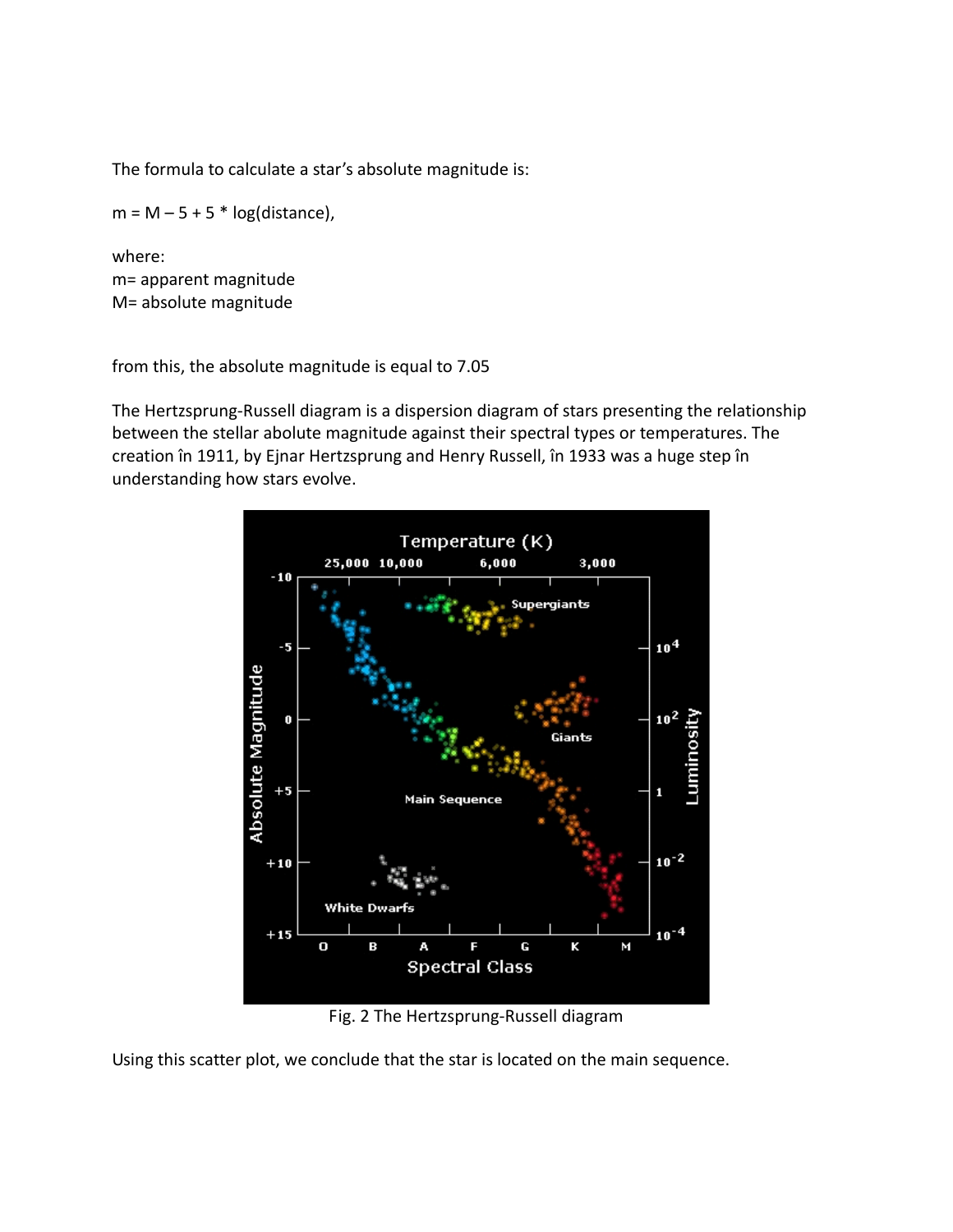### **5. Conclusion**

 From the data presented above, we conclude that the star's spectral type is M4.5V. This is conclusive with the measurements from 2003AJ....126.3007R.

The method of determining the spectral type of a star using photometric filters is useful în areas where the galactic reddening is minimal, to confirm a star's variability type.

### **6. Acknowledgements**

 The present research was possible thanks to the availability of SIMBAD database and the AAVSO Internațional Variable Star Index (VSX). We also want to thank Sebastian Otero for assisting in the reporting of the discovery in the Variable Star Index.

### **Mentor's pedagogical evaluation**

#### **The student, doing this extrascholar activity, developed the following abilities:**

-theoretical and practical knowledge regarding CCD photometry

-practical abilities regarding the use of the observatory's equipment

-knowledge in using the softwares: Autoslew, MaxIm DL and AstroImageJ

#### **Competences gathered following the extrascholar activity:**

-competences in scientific investigation in the domain of photometry

-competences in scientific language communication

-competences in teamwork

-competences in critical thinking regarding the observatory's activities

-methodological competences

-digital competences in using astronomical softwares

-competences in data reduction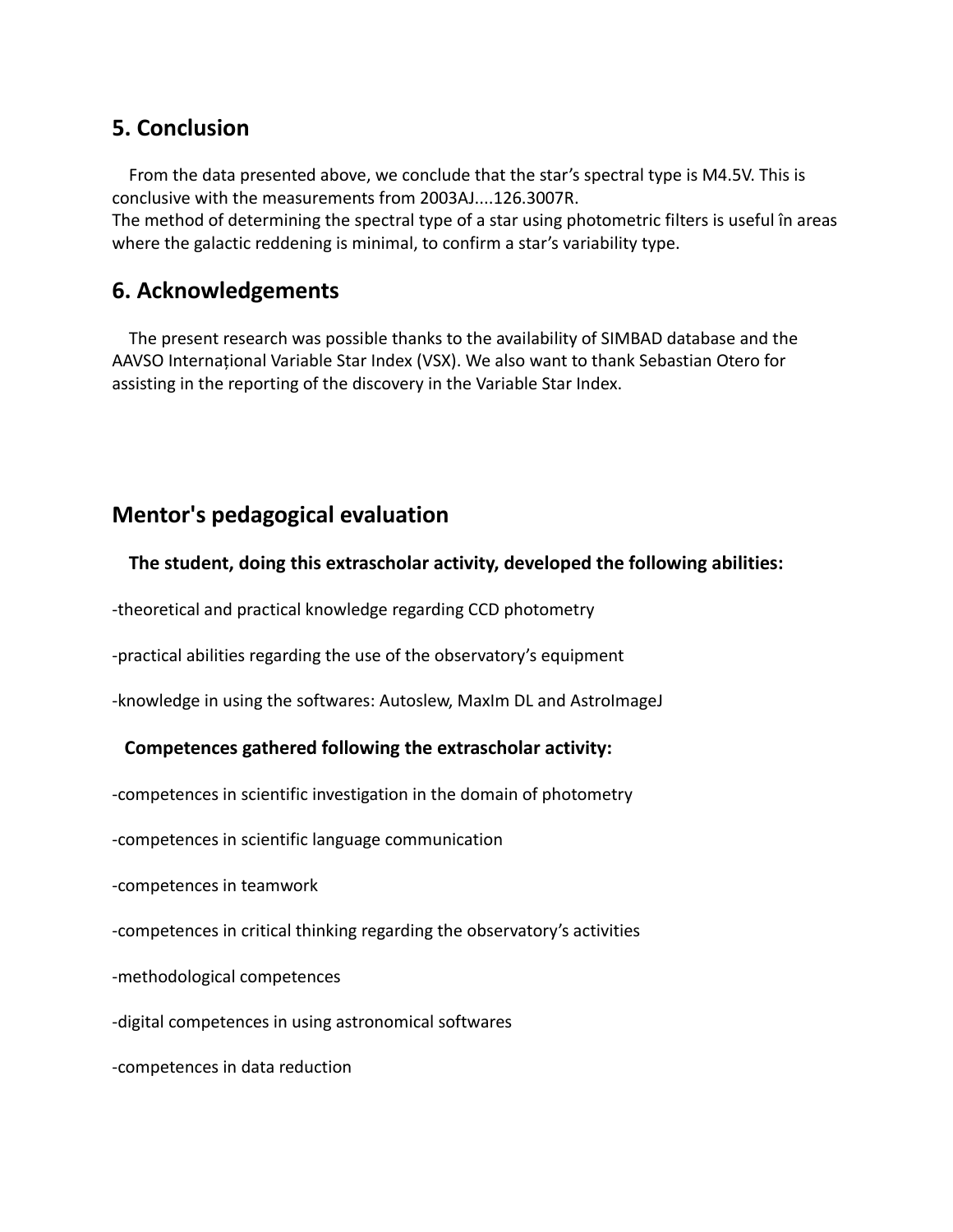-competences in analyzing and interpreting data and information obtained

#### **The student, during the activity, has shown the following attitudes and values:**

-coherence and correctitude in utilizing specific scientific language

-interest and curiosity in scientific research

-attention in astronomical observations

-perseverence and precision in obtaining scientific data

-creativity during the observation program



Figure 4. Diana Manole (the student), preparing for an observation session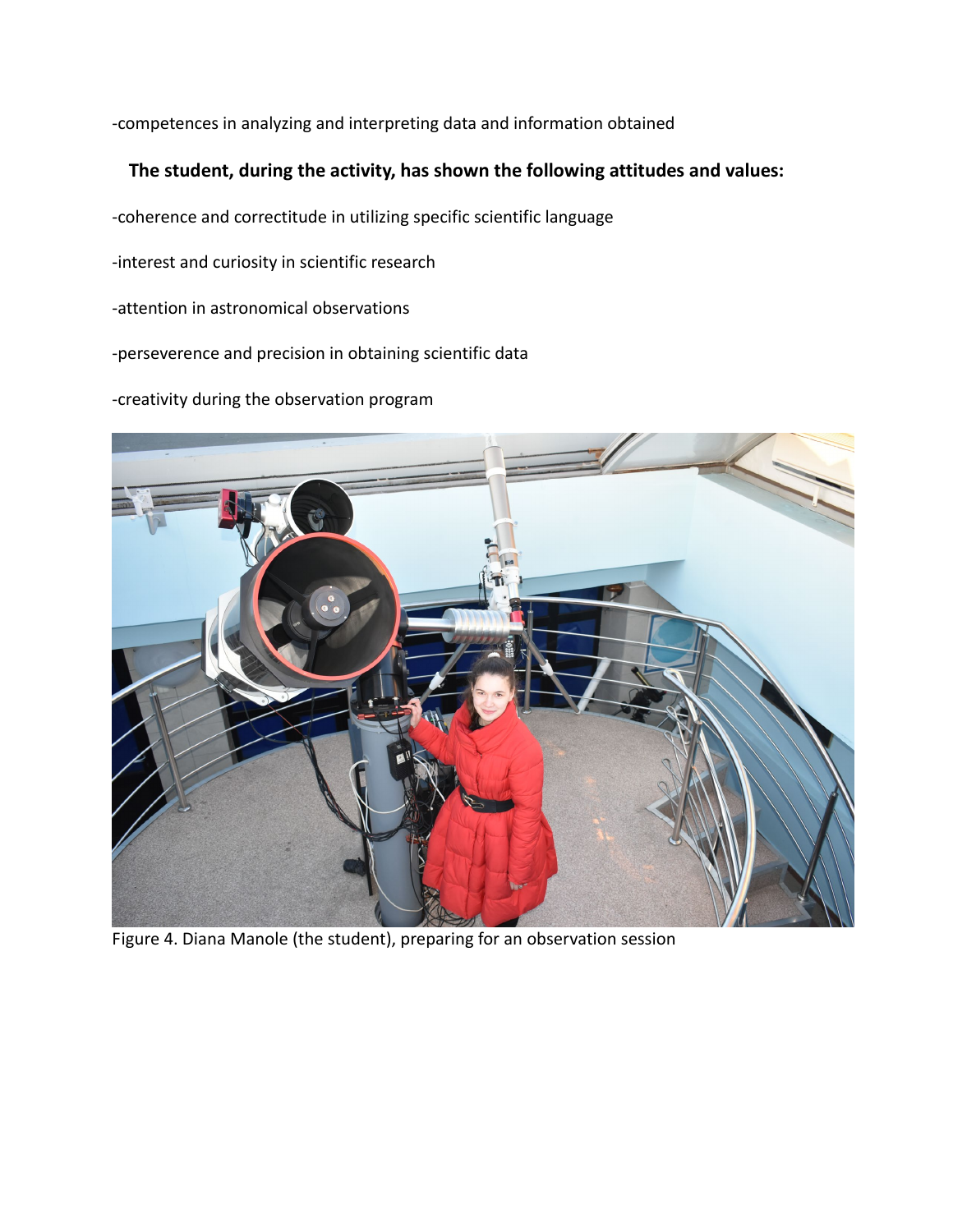

Figure 5. Ovidiu Tercu (the mentor) with Diana Manole (the student)



Figure 6. NGCA-V29 finderchart generated with DSS images